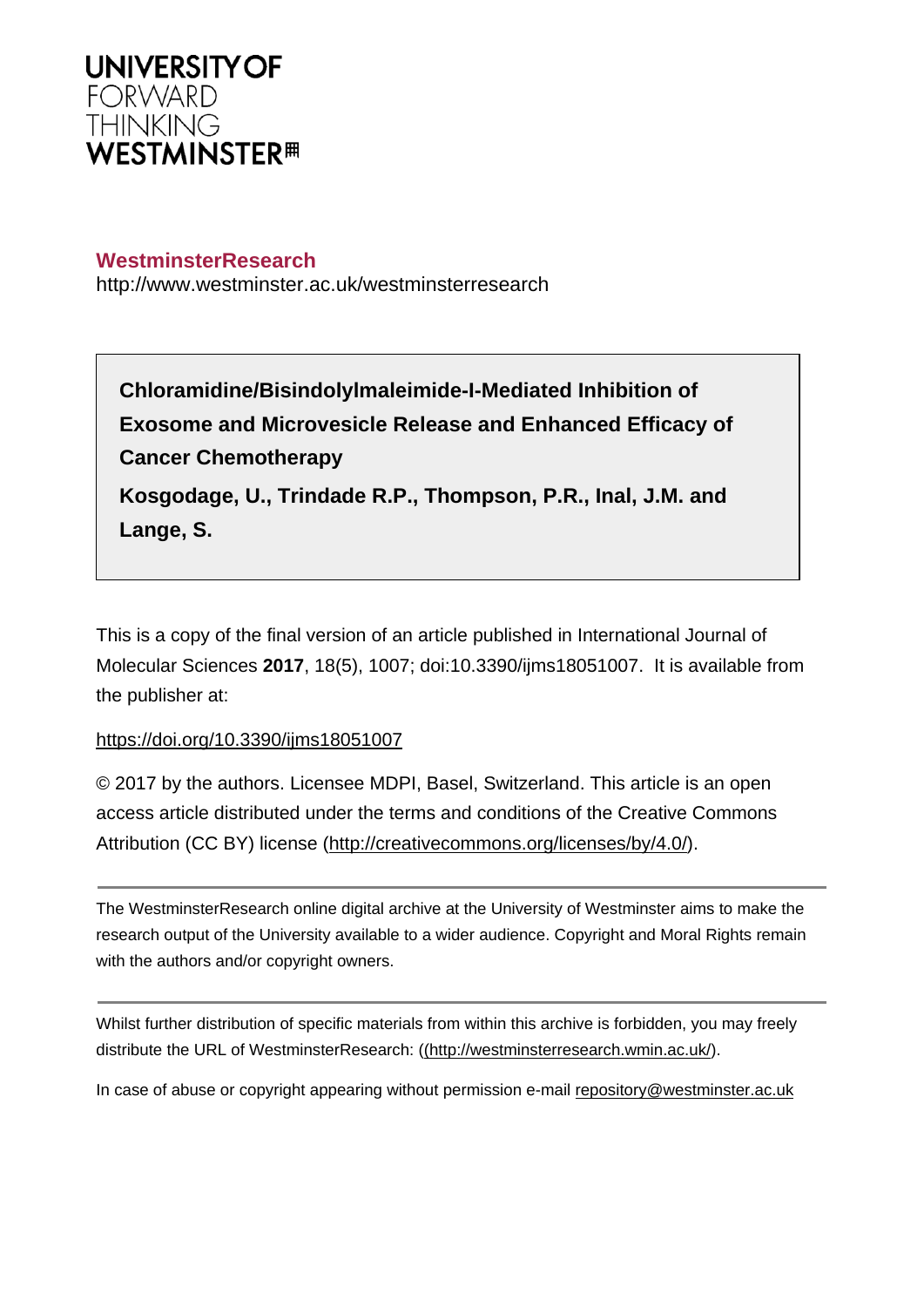



# *Article* **Chloramidine/Bisindolylmaleimide-I-Mediated Inhibition of Exosome and Microvesicle Release and Enhanced Efficacy of Cancer Chemotherapy**

**Uchini S. Kosgodage <sup>1</sup> , Rita P. Trindade <sup>2</sup> , Paul R. Thompson <sup>3</sup> , Jameel M. Inal 1,\* and Sigrun Lange 2,4,\***

- <sup>1</sup> Cellular and Molecular Immunology Research Centre, School of Human Sciences, London Metropolitan University, 166-220 Holloway Road, London N7 8DB, UK; uck0002@my.londonmet.ac.uk
- <sup>2</sup> University College London School of Pharmacy, 29-39 Brunswick Square, London WC1N 1AX, UK; ana.trindade.14@ucl.ac.uk
- <sup>3</sup> Department of Biochemistry and Molecular Pharmacology, University of Massachusetts Medical School, Worcester, MA 01655, USA; Paul.Thompson@umassmed.edu
- <sup>4</sup> Department of Biomedical Sciences, University of Westminster, 115, New Cavendish Street, London W1W 6UW, UK
- **\*** Correspondence: j.inal@londonmet.ac.uk (J.M.I.); S.Lange@westminster.ac.uk or sigrun.lange@ucl.ac.uk (S.L.); Tel.: +44-(0)20-7133-2122 (J.M.I.); +44-(0)20-7911-5000 (ext. 64832) (S.L.)

Academic Editor: Thomas Ritter

Received: 22 February 2017; Accepted: 3 May 2017; Published: 8 May 2017

**Abstract:** Microvesicle (MV) release from tumour cells influences drug retention, contributing to cancer drug resistance. Strategically regulating MV release may increase drug retention within cancer cells and allow for lower doses of chemotherapeutic drugs. The contribution of exosomes to drug retention still remains unknown. Potential exosome and MV (EMV) biogenesis inhibitors, tested on human prostate cancer (PC3) cells for their capacity to inhibit EMV release, were also tested on PC3 and MCF-7 (breast cancer) cells for improving chemotherapy. Agents inhibiting EMV release most significantly, whilst maintaining cell viability, were chloramidine (Cl-amidine; 50  $\mu$ M) and bisindolylmaleimide-I (10  $\mu$ M). Apoptosis mediated by the chemotherapy drug 5-fluorouracil (5-FU) was significantly enhanced in PC3 cells in the presence of both these EMV inhibitors, resulting in a 62% (Cl-amidine + 5-FU) and 59% (bisindolylmaleimide-I + 5-FU) decrease in numbers of viable PC3 cells compared to 5-FU alone after 24 h. For MCF-7 cells, there were similar increased reductions of viable cells compared to 5-FU treatment alone ranging from 67% (Cl-amidine + 5-FU) to 58% (bisindolylmaleimide-I + 5-FU). Using combinatory treatment, the two EMV inhibitors further reduced the number of viable cancer cells tested. Neither inhibitor affected cell viability. Combining selected EMV inhibitors may pose as a novel strategy to enhance the efficacy of chemotherapeutic drug-mediated apoptosis.

**Keywords:** microvesicles; exosomes; drug retention; prostate cancer; peptidylarginine deiminase; chloramidine; bisindolylmaleimide-I; 5-fluorouracil; multidrug resistance

# **1. Introduction**

Exosomes and microvesicles (MVs)—also referred to as EMVs—are released from all cell types and are key mediators of intercellular communication. EMVs comprise exosomes (40–150 nm in diameter), released through exocytosis, and MVs (150–1000 nm in diameter) that bud off directly from the plasma membrane [1,2]. These vesicles carry lipids and proteins characteristic of their parental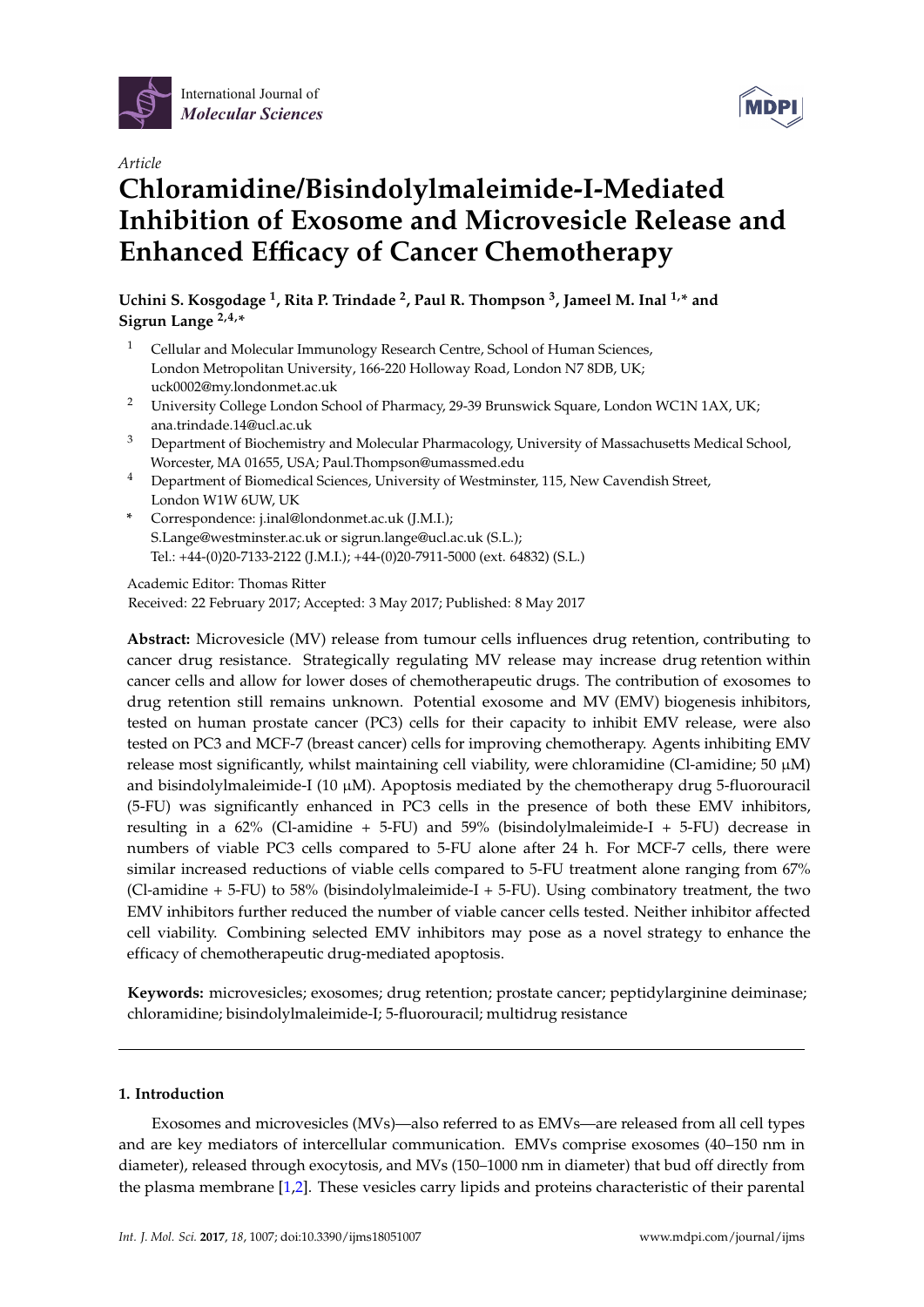cells and affect the physiology of recipient cells by inducing intracellular signalling following receptor binding or by delivering new receptors, enzymes, cytokines, or even genetic material, including miRNA [3].

Multidrug resistance (MDR) describes the capacity of cancer cells to resist chemotherapy. Due to our incomplete understanding, MDR has become a major challenge to effective treatment [4]. It is known that cancer cells use ATP-dependent and an independent efflux of various cancer drugs [5]. Whilst many of the MDR proteins belong to the ATP-binding cassette (ABC) transporter family [6–8], including MDR protein (MRP), Breast Cancer Resistance Protein (BCRP), and P-glycoprotein (P-gp), some, such as lung-resistance related protein (LRP), are not ABC transporters and yet are still involved in drug uptake [9].

EMVs can also transfer P-gp, which is involved in MDR [10], and as any change in EMV-mediated communication is likely to affect MDR [11,12], regulation of EMVs provides a putative new strategy to prevent MDR and improve treatment.

In cancer chemotherapy, it is essential that the drug be retained within the target cell to improve efficacy. Microvesicle release has been shown to affect drug retention within cancer cells. This is because chemotherapeutic drugs stimulate cells to release MVs, which we and others have shown carry these drugs within them [12–21]. Inhibition of MV release has been shown [12–17] to increase retention within cells and to sensitize them to chemotherapy. The aim of this study was to measure the capacity of various candidate EMV inhibitors to inhibit EMV release from prostate cancer cells (PC3). Following previous work in our lab, in which MV inhibitors calpeptin and chloramidine (Cl-amidine) rendered PC3 cells more sensitive to chemotherapy, in the same vein we tried some of the new inhibitors as well as combinations of these inhibitors (some of which also inhibited exosome release) in experiments using 5-fluorouracil (5-FU).

#### **2. Results**

# *2.1. Cl-amidine, Bisindolylmaleimide-I, and Imipramine Effectively Inhibit Exosome and Microvesicle (EMV) Release from PC3 Cells*

EMVs were collected from cells after 24 h and analysed by nanoparticle tracking analysis NTA (Figure 1A). The vesicles collected at 25,000× *g* were confirmed (Figure 1B) to comprise EMVs by separate isolation of MVs (centrifugation at  $10,000 \times g$ ) and of exosomes ( $100,000 \times g$ ) as determined by electron microscopy (MVs  $\geq$  150 nm; exosomes  $\leq$  150 nm), by the expression of CD63 (negligible in MVs, strong in exosomes), and by a higher PS exposition in MVs compared to exosomes. Cells were then treated with a range of pharmacological agents and EMV counts determined by NTA analysis (Figures 1C–E and 2A). A Guava ViaCount assay showed that the viability of cells was maintained throughout, except with D-pantethine, which reduced viability by almost 80% (Figure 2B). Cl-amidine (50  $\mu$ M) and bisindolylmaleimide-I (10  $\mu$ M) gave the maximum inhibition of EMV release resulting in 87% and 90% inhibition, respectively. Imipramine was also found to be a potent EMV inhibitor, causing a 77% reduction in EMV count (Figure 2A). All the remaining reagents tested, except for glyburide, also resulted in a significant inhibition. This suggests that these inhibitors are able to inhibit a range of different pathways of EMV biogenesis and might therefore be used individually or in combination to develop more potent EMV inhibiting strategies.

Having revealed several reagents that inhibit the total number of EMVs released from PC3 prostate cells, the NTA data was further analysed, based on size exclusion, to verify whether the inhibition detected was equal for typically exosome-sized vesicles (≤150 nm) and for typically MV-sized vesicles  $(≥150 \text{ nm})$ . M $βCD$ , a commonly used endocytosis inhibitor, reduced the number of exosome-sized vesicles compared to the untreated control by 58% and exclusively affected vesicles in this size range, with numbers of MV-sized vesicles barely changing compared to the control (Figure 3A,B, red stars). In contrast, Y27632, which reduced the number of MV-sized vesicles by 67%, only had a minimal effect (3% reduction) on exosome-sized vesicles (Figure 3A,B; red stars). Bisindolylmaleimide-I, Cl-amidine, and imipramine caused significant reductions of both  $\leq$ 150-nm- and  $\geq$ 150-nm-sized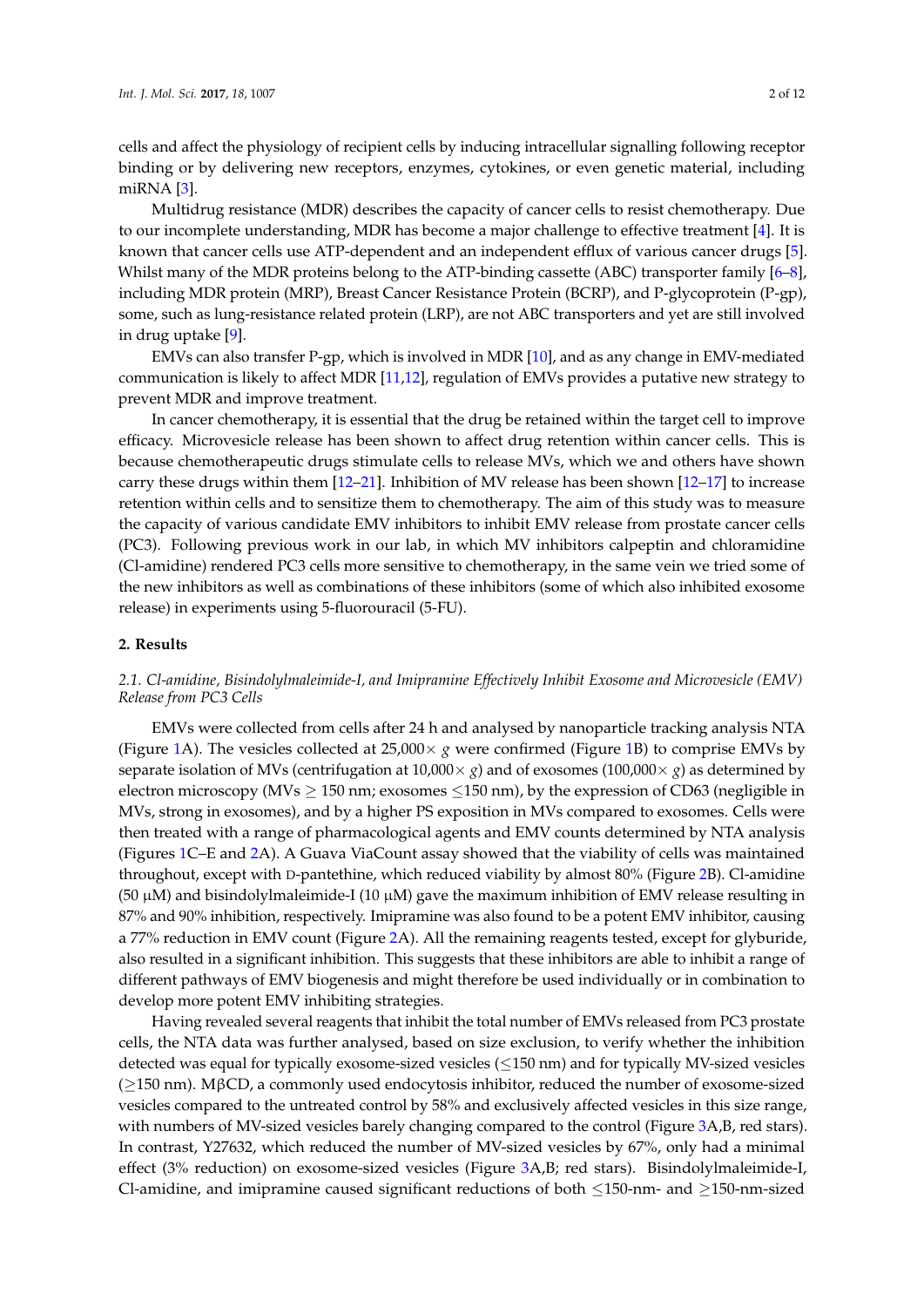vesicles (Figure 3A,B; black asterisks). It was noteworthy, therefore, that, according to particle size analysis, the most effective inhibitors of EMV release, bisindolylmaleimide-I, Cl-amidine (and imipramine) reduced numbers of both MVs and exosomes; while this was not the case with Y27632, calpeptin, MβCD, cytochalasin D, and chlorpromazine, which showed a specific tendency to reduce only one vesicle subtype.



**Figure 1.** Nanoparticle tracking analysis (NTA) of exosomes and microvesicles (EMVs) released from **Figure 1.** Nanoparticle tracking analysis (NTA) of exosomes and microvesicles (EMVs) released from PC3 cells in the presence of a range of EMV inhibitors. Plots presenting NTA analysis show the PC3 cells in the presence of a range of EMV inhibitors. Plots presenting NTA analysis show the concentration of vesicles (0–900 nm in diameter) released from PC3 cells in the absence of any EMV concentration of vesicles (0–900 nm in diameter) released from PC3 cells in the absence of any EMV inhibitors (A); In (B) the EMVs are shown to comprise exosomes and microvesicles (MVs) by electron microscopy, by Western blotting (for CD63 expression), and by the degree of phosphatidylserine (PS) microscopy, by Western blotting (for CD63 expression), and by the degree of phosphatidylserine (PS) exposition. NTA analysis for released EMVs from PC3 cells are presented in the presence of Cl-amidine (C); bisindolylmaleimide-I (D); and imipramine (E). Vesicles outside the size range of 0-900 nm were excluded to avoid including larger vesicles such as MV aggregates or apoptotic bodies. The experiment was repeated three times in total (error bars  $\pm$  SEM, indicated in red).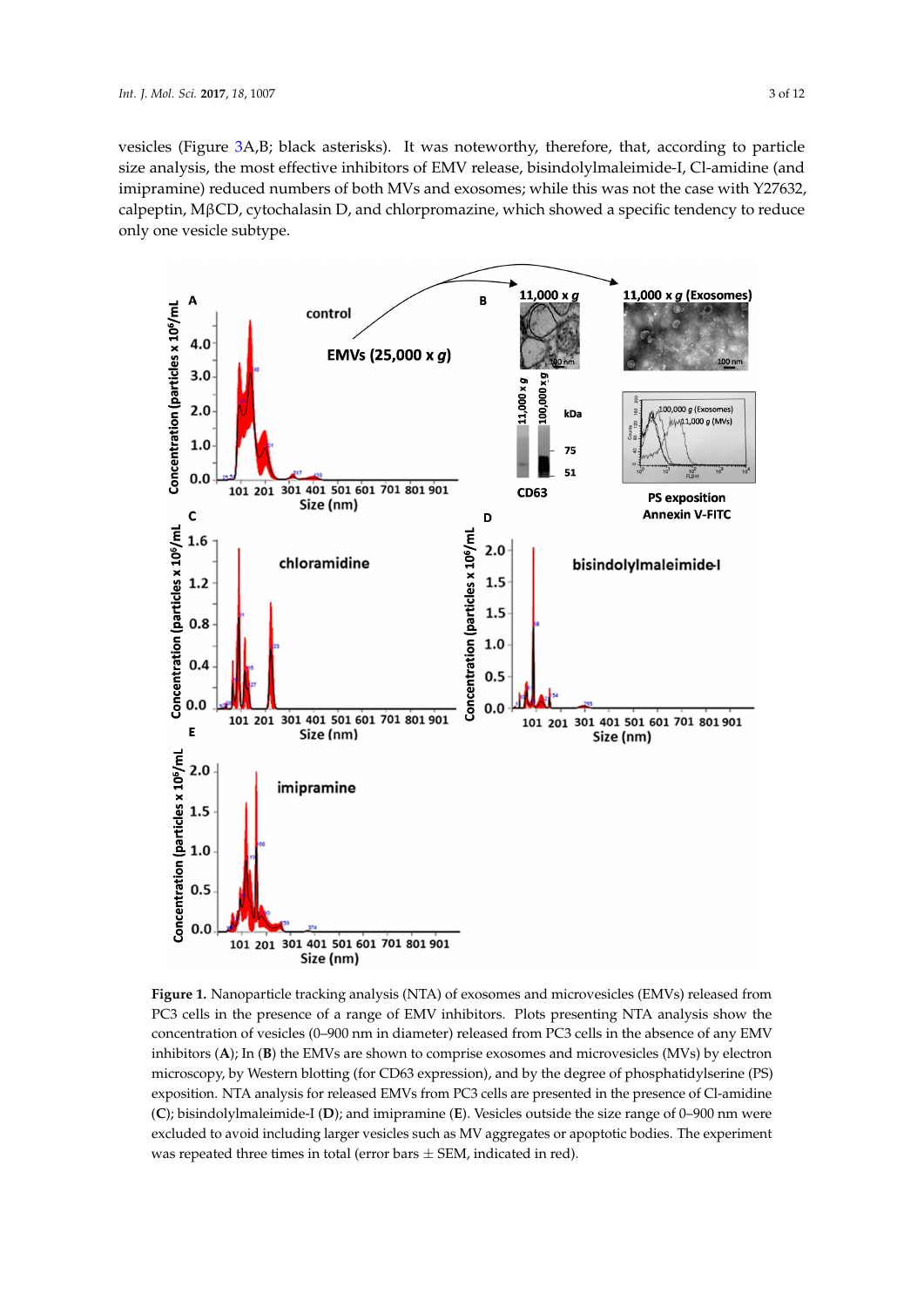

**Figure 2.** Pharmacological inhibition of EMV release from PC3 cells is highest with Cl-amidine, bisindolylmaleimide-I, and imipramine. (A) Using NTA, the most significant inhibition of EMV release from PC3 cells after 24 h was observed in the presence of Cl-amidine, bisindolylmaleimide-I, and imipramine. After 24 h, none of the inhibitors caused any significant reduction in cell viability, (B) except for D-pantethine. The experiments were repeated three times, and the data presented are mean  $\pm$  SEM of the results. (\*  $p \le 0.05$ ; \*\*\*\*  $p \le 0.0001$ ). **Figure 2.** Pharmacological inhibition of EMV release from PC3 cells is highest with Cl-amidine, **Figure 2.** Pharmacological inhibition of EMV release from PC3 cells is highest with Cl-amidine,



indicates percentage changes in number of exosome-sized vesicles (A) versus MV-sized vesicles (B) respectively. M<sub>B</sub>CD, which only reduced exosome-sized vesicles ( $\leq$ 150 nm), and Y27632,  $r_{\text{c}}$  respectively. Mapch only reduced the vestch only reduced exosome-sized vesicles ( $\geq$ 150 nm), are both indicated by red stars. Cl-ami bisindolylmaleimide-I, and imipramine, which inhibited both exosome-sized and MV-sized vesicles, are indicated by black asterisks. which only reduced MV-sized vesicles ( $\geq$ 150 nm), are both indicated by red stars. Cl-amidine, **Figure 3.** Size exclusion analysis of the NTA data, considering vesicles ≤150 nm (**A**) or ≥150 nm (**B**),

# 2.2. Synergistic Effect of Cl-Amidine and Bisindolylmaleimide-I on 5-FU-Mediated Apoptosis of PC3 Cells

Combinations of bisindolylmaleimide-I and Cl-amidine were used to test for a synergistic effect of EMV inhibitors in increasing the efficacy of the anti-cancer drug, 5-fluorouracil (5-FU). PC3 and MCF-7 cells were given 50  $\mu$ M Cl-amidine and 10  $\mu$ M bisindolylmaleimide-I separately or in combination while adding 1  $\mu$ M 5-FU; control cells were treated with 1  $\mu$ M 5-FU only. After 24 h, the Guava ViaCount cell death assay was performed on the Guava EasyCyte 8HT flow cytometer.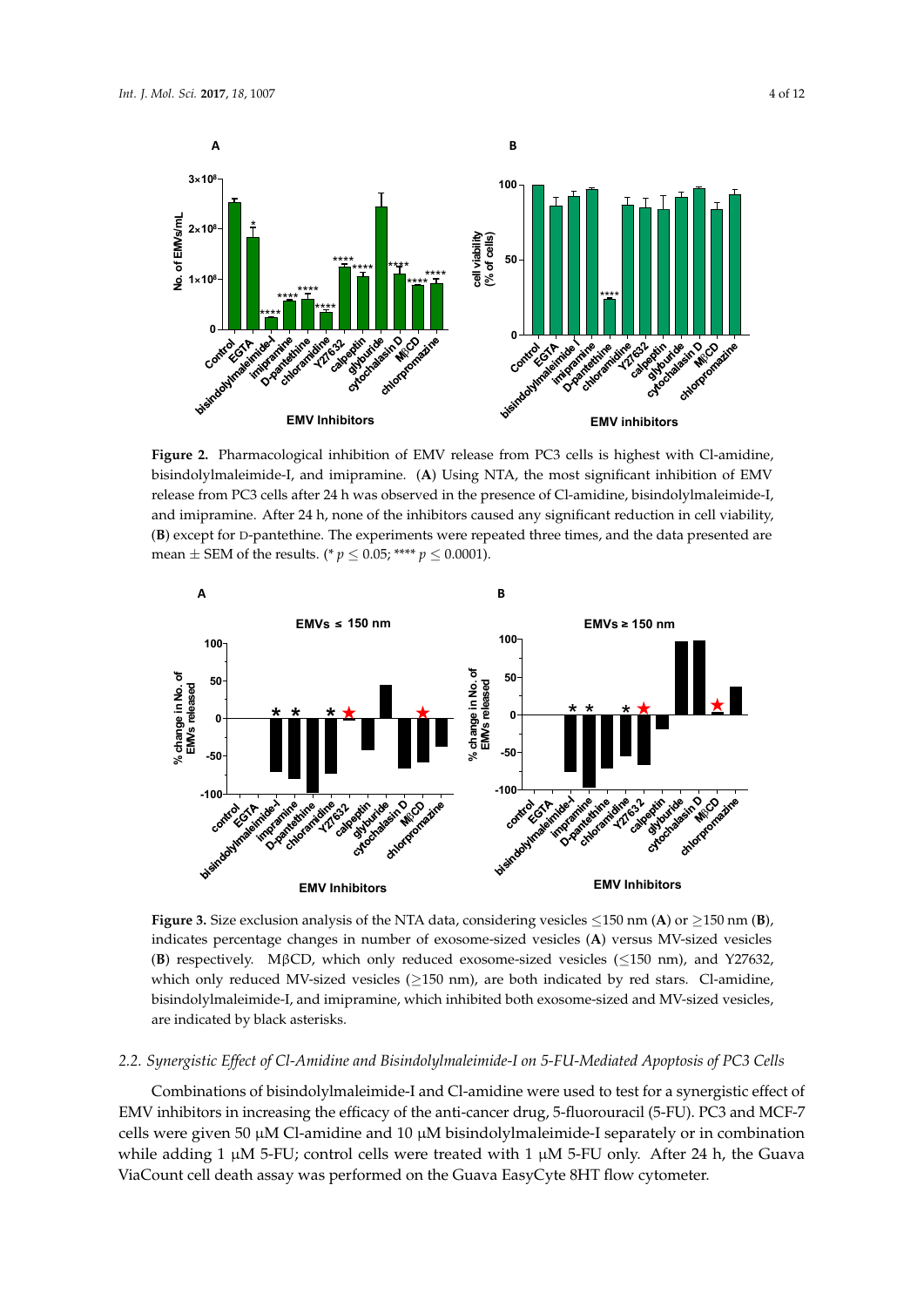PC3 and MCF-7 cells given Cl-amidine or bisindolylmaleimide-I alongside 5-FU had a markedly PC3 and MCF-7 cells given Cl-amidine or bisindolylmaleimide-I alongside 5-FU had a markedly increased level of apoptosis compared to those treated with 5-FU alone (Figure 4). Combinatory increased level of apoptosis compared to those treated with 5-FU alone (Figure 4). Combinatory treatment with the two EMV inhibitors (50  $\mu$ M Cl-amidine and 10  $\mu$ M bisindolylmaleimide-I) induced a still greater level of apoptosis in the presence of 5-FU, compared to cells treated with 5-FU alone (Figure 4). Both bisindolylmaleimide-I and Cl-amidine on their own had negligible effects on cell viability at 24 h (Figure 4).  $\sum_{i=1}^{n}$  induced a strill greater level of  $\sum_{i=1}^{n}$   $\sum_{i=1}^{n}$   $\sum_{i=1}^{n}$  and  $\sum_{i=1}^{n}$   $\sum_{i=1}^{n}$   $\sum_{i=1}^{n}$ 



apoptosis of PC3 and MCF-7 cells treated with 5-FU. The Guava Viacount Cell Death Assay shows that PC3 and MCF-7 cells that were given 5-FU together with Cl-amidine, bisindolylmaleimide-I, or with a  $t \sim 7$  cells that were given  $5-5$  cells that with  $\sim 5$  cells that  $\sim 1$ , or  $\sim 1$ , or  $\sim 1$ , or  $\sim 1$ , or  $\sim 1$ , or  $\sim 1$ , or  $\sim 1$ , or  $\sim 1$ , or  $\sim 1$ , or  $\sim 1$ ,  $\sim 1$ ,  $\sim 1$ ,  $\sim 1$ ,  $\sim 1$ ,  $\sim 1$ ,  $\sim$ combination of Cl-amidine and bisindolylmaleimide-I, had significantly reduced levels of cell viability within 24 h compared to PC3 and MCF-7 cells receiving no EMV inhibitors and given only 5-FU. Bisindolylmaleimide-I and Cl-amidine had no significant effect on cell viability on their own. Data presented are the mean  $\pm$  SEM of three independent experiments performed in triplicate (\*\*  $p \leq 0.01$ ; \*\*\*  $p \leq 0.001$ ; \*\*\*\*  $p \leq 0.0001$  were considered statistically significant compared to the drug-treated control in the absence of inhibitors). control in the absence of inhibitors). **Figure 4.** Cl-amidine and bisindolylmaleimide-1-mediated inhibition of EMV release increases the

## **3. Discussion**

This study reveals a range of pharmacological agents that can effectively inhibit the release of cellular EMVs, selectively affecting a range of pathways for EMV biosynthesis. All the prospective inhibitors of EMV release tested, bar glyburide, resulted in a clear EMV inhibition. The first inhibitor, EGTA, is a calcium chelator. In the case of cells stimulated to take up  $Ca^{2+}$ , for example, through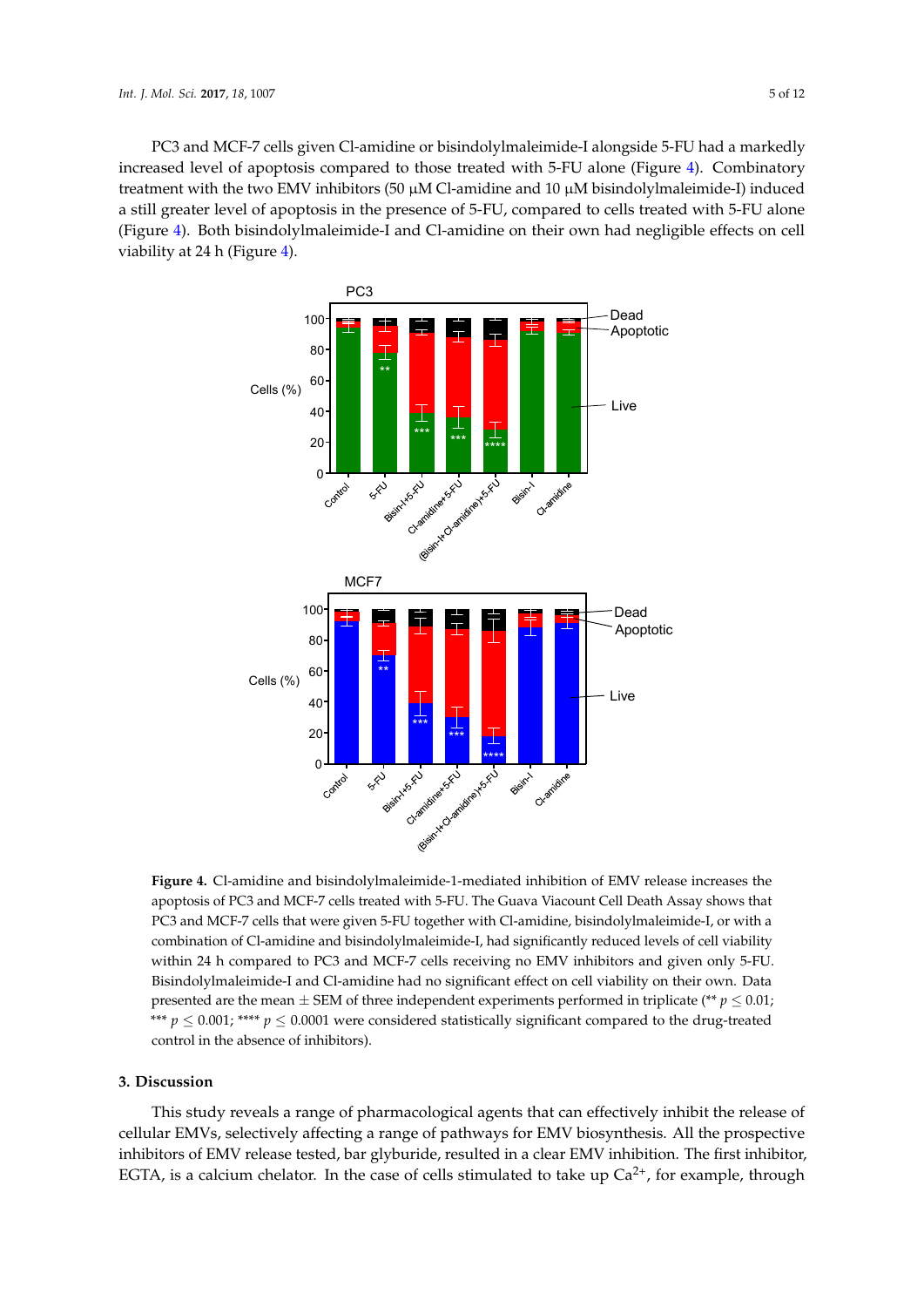stimulation of P2X<sub>7</sub> receptors with BzATP, EGTA may result in a decrease in intracellular  $Ca^{2+}$ , thus preventing EMV release [22]. The second inhibitor, bisindolylmaleimide-I, is a protein kinase C (PKC) inhibitor preventing the externalisation of phosphatidylserine (PS) [23], which is a known mechanism that drives EMV release. The third inhibitor, imipramine, is an inhibitor of acid sphingomyelinase aSMase. Upon activation of the ATP receptor  $P2X_7$ , MV shedding is associated with rapid activation and translocation of aSMase to the outer leaflet of the plasma membrane [24]. The fourth inhibitor, D-pantethine, blocks the translocation of phosphatidylserine [25], resulting in the non-externalisation of PS and therefore the inhibition of microvesiculation [26]. D-pantethine has been shown to reduce vesicle formation in mice infected with malaria compared to that of non-pantethine treated mice [27,28]. As it inhibits MV release, it so prevents systemic sclerosis in mice, as does knocking out the *ABCA1* gene [29]. The most effective inhibitor in this study, Cl-amidine, affects peptidylarginine deiminase activation, which causes post-translational protein deimination. We have previously described a novel pathway of MV biogenesis involving increased PAD-mediated protein deimination of cytoskeletal actin and nuclear translocation of PADs during microvesiculation [30,31]. Our current study confirms the effectivity of pharmacological PAD inhibition using Cl-amidine for significantly reduced cellular EMV release, targeting both MVs as well as demonstrating a novel inhibitory effect on exosome release. The sixth inhibitor, Y27632, is an inhibitor of Rho A. Rho-associated coiled-coil containing kinases (ROCK) are effectors of the small GTPase Rho-kinase, which amongst its myriad functions influences the redistribution of actin-cytoskeletal changes and regulates apoptosis-induced EMV release [32]. Inhibition by Y27632 prevents the activation of Rho A, which in turn abrogates EMV biogenesis [33]. The seventh inhibitor, calpeptin, is cell-permeable and inhibits calpain [34–36], even in the prostate cancer cell, PC3 [37], and reduces MV release from human embryonic kidney cells damaged with the streptococcal haemolytic exotoxin, streptolysin O [38]. The eighth inhibitor, glyburide, is another inhibitor of the ATP-binding cassette transporter and therefore a potential MV inhibitor [26], although in this study we found it to have no effect on EMV release. The ninth inhibitor tested, cytochalasin D, disrupts actin filaments of the cytoskeleton [39], specifically inhibiting actin polymerization, and it is suspected that, by modulating membrane trafficking [39], this may inhibit exosome release, as observed from HeLa cells [40]. Our data, however, indicated only a small reduction in exosome-sized vesicles and an increase in MV-sized vesicles. As expected, of the two endocytosis inhibitors used, both chlorpromazine, a cationic amphipathic drug, and MβCD, which depletes the cell plasma membrane of cholesterol [41], exclusively inhibited the release of exosome-sized vesicles.

In summary, Cl-amidine, and bisindolylmaleimide-I gave the highest inhibition of EMV release followed by imipramine and D-pantethine as detected by NanoSight analysis (Figures 1 and 2A). However, D-pantethine significantly affected cell viability, which was found to be only 25% after 24 h (Figure 2B). Therefore, we chose to use Cl-amidine and bisindolylmaleimide-I, either individually or in combination, to inhibit EMV release in further experiments. Neither of these affected cell viability, indicating that inhibition of EMV release *per se* did not increase apoptosis.

Recently, we described a novel mechanism for PAD-mediated MV release. Specifically, this work showed that pan-PAD inhibitor Cl-amidine, inhibits MV release [37]. Here, we have further shown that, compared to other EMV inhibitors, Cl-amidine is very potent, inhibiting not only MV but also exosomal release (i.e., EMVs). Our data suggests that, rather than using sole EMV inhibitors, a combination of EMV inhibitors may be the way forward in enhancing the anti-neoplastic effect of pharmacological reagents. As demonstrated here in the PC3 prostate cancer and MCF-7 breast cancer cell lines, the percentage of viable cells was significantly lower when 5-FU treatment was carried out in the presence of Cl-amidine and the PKC inhibitor bisindolylmaleimide-I, compared to treatment with 5-FU alone, after only 24 h. While our results clearly indicate that we have also targeted inhibition of exosome release, this is currently based on size exclusion alone and will be followed up in our continuing studies using selective marker analysis.

Bisindolylmaleimide-I and Cl-amidine are likely to have multi-faceted effects on cells. As discussed by Pajak et al. [42], bisindolylmaleimide-I's role as an anti-cancer therapeutic could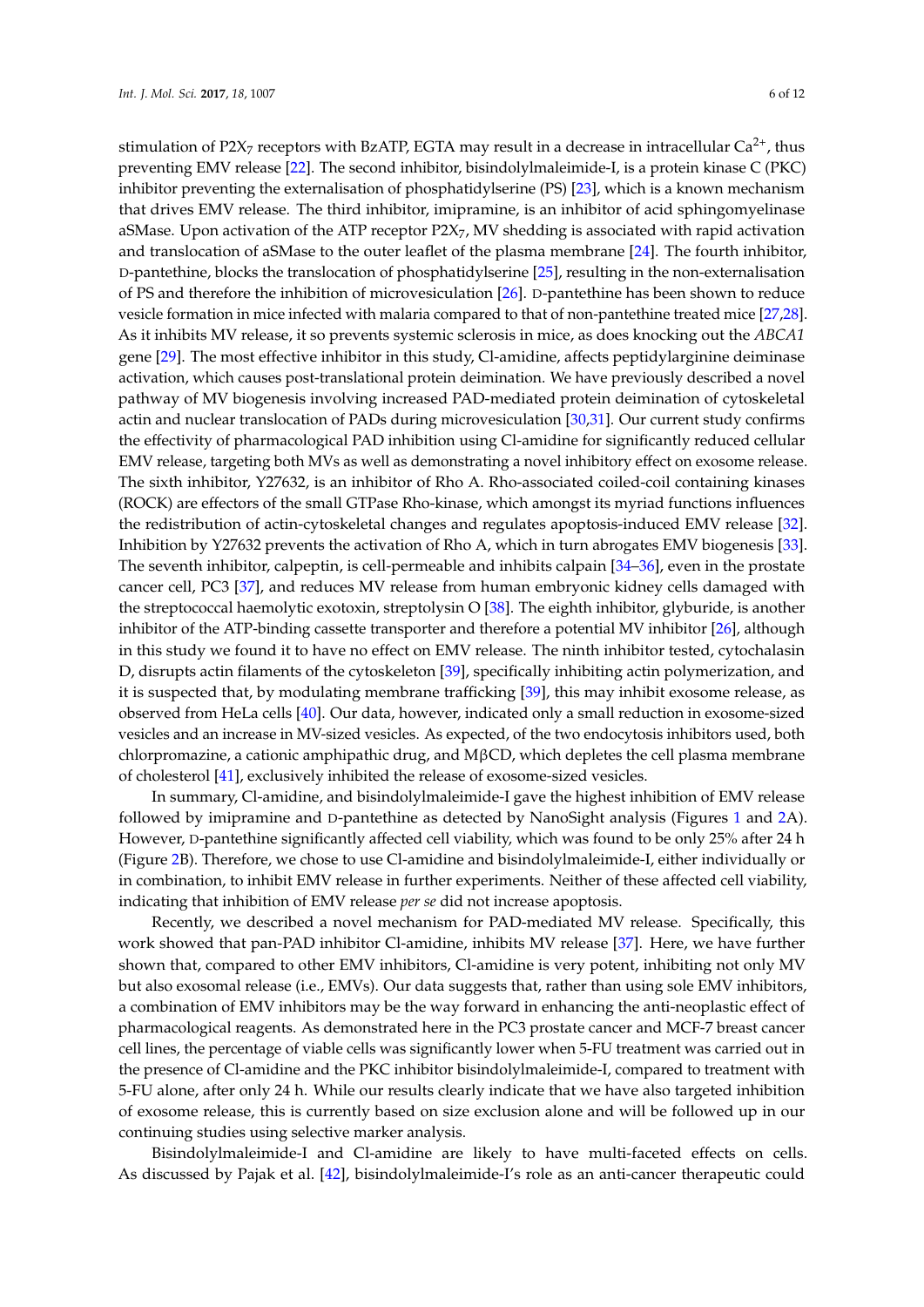include PKC-dependent and independent effects. These may include modulation of Wnt signalling, elimination of anti-apoptotic proteins, induction of intrinsic apoptosis, and reversal of MDR through restoration of sensitivity to chemotherapy, by inhibiting P-gp 1 (multidrug resistance protein 1- or ABCB1-) mediated drug efflux [42]. In the same vein, Cl-amidine will inhibit deimination of various known and unknown target proteins in the cell, including cytoskeletal actin and nuclear proteins such as histones via PAD nuclear translocation—which we have previously shown to be involved in MV biogenesis [37]. However, although in theory we cannot at present rule out possible off-target effects, neither EMV inhibitor on its own affected cell viability in the two cancer cell lines tested or at the concentrations used in this study.

Our previous work, using the calpain inhibitor calpeptin in the presence of 5-FU and docetaxel on prostate cancer cells, PC3, generated promising findings where combination therapy reduced the dose of docetaxel by 100-fold needed to produce comparable reduction in tumour volume in vivo [14]. We went on to show that methotrexate is released from cancer cells within MVs [14]. That chemotherapeutic drugs can be released within both exosomes and MVs has been well established by many other groups [12–21]. As our current work has shown several EMV inhibitors including Cl-amidine, bisindolylmaleimide-I and imipramine to be more potent even than calpeptin, this bodes well for future targeted combination therapy. Although all the inhibitors tested affected the number of EMVs released, methyl-β-cyclodextrin, inhibited exosome release only and Y27632 inhibited MV release alone. For future work, it would be interesting to assess the relative contribution of inhibiting either MV or exosome release on any sensitization of cancer cells to chemotherapy. It should be noted that as well as possibly influencing retention of chemotherapeutic drugs within cancer cells, EMVs may also transfer proteins involved in MDR such as P-gp [10]. Clearly therefore regulation and manipulation of EMV release is an important consideration to improving chemotherapy.

As the expanded repertoire of EMV inhibiting agents revealed in this study may also have the potential to sensitize cancer cells to chemotherapy, they must be further tested in vitro and in vivo, individually and in combination, taking advantage of their inhibitory effects on different EMV biosynthesis pathways. To increase the potency of chemotherapy further and effectively inhibit MDR, those EMV inhibitors that inhibit both exosomes and MVs will be of priority. Combination therapy involving selective EMV inhibitors may encourage re-testing of chemotherapeutic drugs currently not in favour due to severe side-effects and poor effectivity (such as 5-FU treatment of prostate cancer [43]). Additionally, looking ahead to the development of future in vivo experiments it is useful that no pre-treatment with the EMV-inhibiting drugs was needed to enhance the chemotherapeutic effect.

#### **4. Materials and Methods**

#### *4.1. Maintaining Cell Lines*

The adherent cell lines, PC3 and MCF-7 (ECACC), were maintained at 37  $°C/5\%$  CO<sub>2</sub>, in growth medium containing EMV-free Fetal Bovine Serum (Sigma-Aldrich, Dorset, UK) and RPMI (Sigma-Aldrich). Cells were split depending on confluence every 3–5 days. Cells were washed twice with EMV-free Dulbecco's Phosphate Buffered Saline (DPBS; Thermo Fisher Scientific, Renfrew, UK), prepared as described before [37] and detached with 0.25% (*v*/*v*) trypsin/EDTA (Ethylenediaminetetraacetic acid; Sigma-Aldrich), which was removed after 10–15 min by centrifugation twice using EMV-free DPBS at 200× *g*/5 min (PC3 cells) or 120× *g*/5 min (MCF7 cells). Exponentially growing cells with viabilities of  $\geq$ 95% were used in every experiment. The number of cells and viability were determined before all experiments using the viability assay, Guava ViaCount (Merck Millipore, Middlesex, UK).

#### *4.2. Testing Capacity of Pharmacological Agents to Inhibit Cellular Release of EMVs*

Cells were resuspended in pre-warmed serum-free RPMI and seeded in triplicate at 3.8  $\times$  10<sup>5</sup> cells/well in 12-well microtitre plates. EGTA (ethylene glycol-bis(β-aminoethyl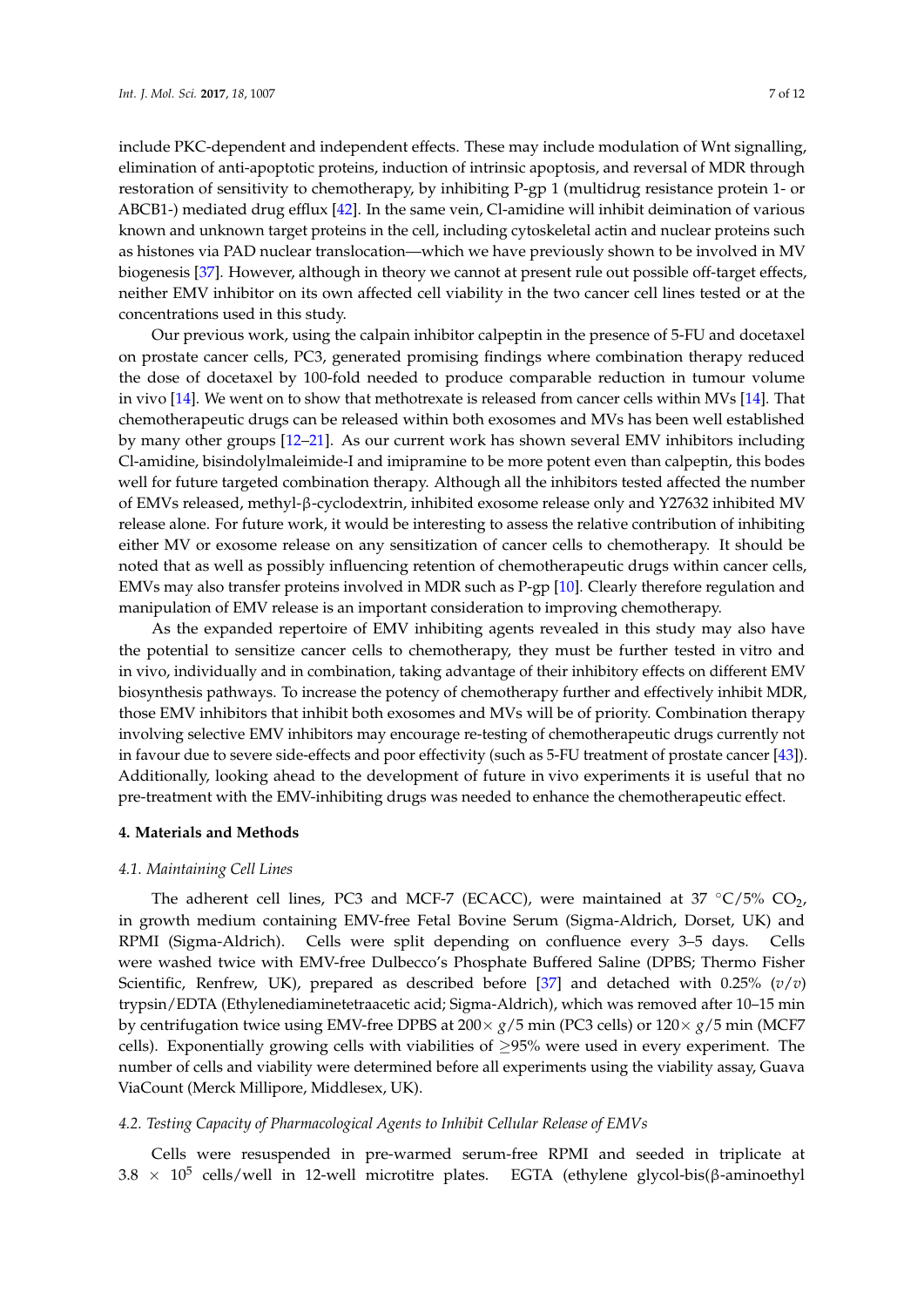ether)-*N,N,N',N'*-tetraacetic acid; Sigma-Aldrich) (1.5 mM), bisindolylmaleimide-I (10 μM; Merck Millipore), imipramine (25 µM; Sigma-Aldrich), D-pantethine (1 mM; Sigma-Aldrich), Cl-amidine (50  $\mu$ M; provided by P.R.Thompson), Y27632 (1  $\mu$ M; Sigma-Aldrich), calpeptin (25  $\mu$ M; Sigma-Aldrich), glyburide (10 µM; Sigma-Aldrich), MβCD (10 µM; Sigma-Aldrich), cytochalasin D (10 µM; Sigma-Aldrich), and chlorpromazine (10  $\mu$ M; Sigma-Aldrich) were added separately and incubated for 24 h at 37  $\rm{°C}/5\%$  CO<sub>2</sub>. EMVs released were isolated (4.4) and counted (4.5).

#### *4.3. The Effect of EMV Inhibitors on 5-FU-Mediated Apoptosis of PC3 and MCF-7 Cells*

Combinations of EMV inhibitors bisindolylmaleimide-I and Cl-amidine were used to test for a synergistic enhancement of the anti-cancer drug, 5-fluorouracil (5-FU; Sigma-Aldrich). PC3 and MCF-7 cells were maintained as before and seeded in triplicate at 3.8  $\times$  10<sup>5</sup> cells/well in 12-well microtitre plates with pre-warmed RPMI 1640 (Sigma-Aldrich). They were treated, either separately or in combination, with 10  $\mu$ M bisindolylmaleimide-I and 50  $\mu$ M Cl-amidine and at the same time with 1  $\mu$ M 5-FU; control cells were treated with 1  $\mu$ M 5-FU only. After 24 h, a cell death assay (Guava ViaCount, Merck Millipore) was performed using the Guava EasyCyte 8HT flow cytometer (Merck Millipore).

#### *4.4. Isolation of EMVs*

EMVs were isolated from the cell culture supernatant by centrifuging once at 200× *g*/5 min to remove cells. The supernatant was then centrifuged at  $4000 \times g/60$  min at  $4 °C$  to remove cell debris and the new supernatant again at  $25,000 \times g/1$  h/4 <sup>°</sup>C. The isolated EMV pellet was resuspended in sterile-filtered (0.22 µm) EMV-free DPBS and centrifuged again at 25,000× *g*/1 h/4 ◦C to remove proteins possibly bound to the EMV surface (such as albumin). The EMV pellet was resuspended in sterile-filtered EMV-free DPBS and quantified by nanoparticle tracking analysis as described below (4.5). Isolated EMVs were used immediately.

The EMV pellet could then be centrifuged at 11,000 $\times$  *g* for 30 min at 4 °C using a Beckman-Coulter Type 60 Ti rotor (Beckman Coulter Life Sciences, High Wycombe, UK) to separate microvesicles (MVs) and the resultant supernatant then centrifuged at 100,000× *g* for 1 h at 4 ◦C using the same rotor to isolate exosomes. Microvesicles and exosomes were characterised by flow cytometry for Annexin V-FITC (Abcam, Cambridge, UK) binding as a measure of phosphatidylserine exposition by transmission electron microscopy as described elsewhere [44] and by Western blotting for the exosome marker (CD63, Abcam) as previously described [31].

## *4.5. Nanoparticle Tracking Analysis (NTA, NanoSight LM10) of EMVs*

Samples were diluted 1:50 using sterile-filtered, EMV-free DPBS, and the minimum concentration of samples was set as  $5 \times 10^7$  particles/mL. The settings at capturing stage were 8 and 13 for screen and camera gain respectively and at the process stage set at 9 and 3 for screen gain and detection threshold, respectively, as according to the manufacturer's instructions (Malvern Instruments, Malvern, UK).

#### *4.6. Flow Cytometry and Guava ViaCount Assay of EMVs*

The Guava EasyCyte 8HT flow cytometer (Merck Millipore) and ViaCount assay (Merck Millipore) were used to count and determine viability of cells treated with EMV inhibitors, as previously described [45]. Briefly, the ViaCount assay distinguishes between viable and non-viable cells based on the differential permeability of two DNA-binding dyes in the Guava ViaCount reagent (Merck Millipore). The nuclear dye only stained nucleated cells, while the viability dye brightly stained necrotic or apoptotic cells.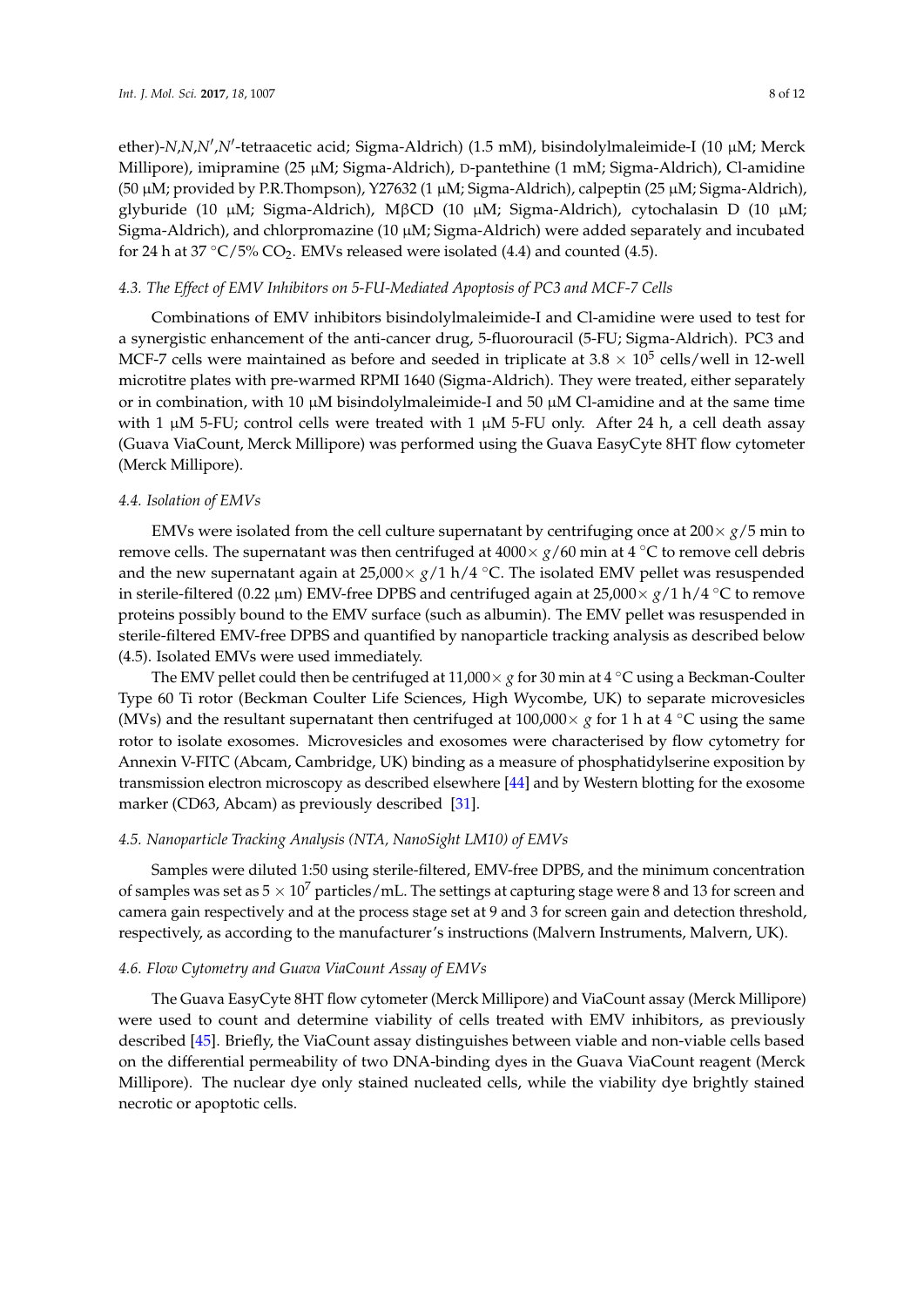## *4.7. Statistical Analysis*

# **5. Conclusions**

This study emphasises the significance of EMV inhibitors in increasing the effectiveness of chemotherapy. Careful selection and combination of EMV inhibitors, targeting different EMV biogenesis pathways that influence exosome as well as MV release, can significantly enhance the effectiveness of anti-cancer drugs. The results presented in prostate and breast cancer cell lines encourage further testing in other types of cancer. Targeted prevention of possible EMV-mediated drug removal is likely to improve the efficacy of a range of drugs and thus poses a promising strategy to help overcome MDR.

**Acknowledgments:** The authors thank the members of the Cellular and Molecular Immunology Research Centre for reading the manuscript. Our gratitude is expressed to Gareth Williams at the University College London School of Pharmacy, for help with the NanoSight measurements. This work was supported by IAPP project 612224 (EVEStemInjury), from the REA FP7, Project No. LSC09R R3474 to Jameel M. Inal, University of Westminster Start-up Grant CB513130 to Sigrun Lange and NIH grant GM079357 to Paul R. Thompson.

**Author Contributions:** Uchini S. Kosgodage, Jameel M. Inal, and Sigrun Lange conceived and designed the experiments; Uchini S. Kosgodage and Rita P. Trindade performed the experiments; Uchini S. Kosgodage, Sigrun Lange, and Jameel M. Inal analysed the data; Paul R. Thompson contributed reagents/materials/analysis tools; Uchini S. Kosgodage, Jameel M. Inal, and Sigrun Lange wrote the paper.

**Conflicts of Interest:** The authors declare no conflict of interest.

#### **Abbreviations**

| <b>BzATP</b> | Benzoylbenzoyl adenosine triphosphate |
|--------------|---------------------------------------|
| Cl-amidine   | Chloramidine                          |
| <b>EMVs</b>  | Exosomes and microvesicles            |
| $5-FU$       | 5-Fluorouracil                        |
| <b>MDR</b>   | Multidrug resistance                  |
| <b>MVs</b>   | Microvesicles                         |
| <b>NTA</b>   | Nanoparticle tracking analysis        |
| PAD          | Peptidylarginine deiminase            |
|              |                                       |

# **References**

- 1. Inal, J.M.; Ansa-Addo, E.A.; Stratton, D.; Kholia, S.; Antwi-Baffour, S.S.; Jorfi, S.; Lange, S. Microvesicles in health and disease. *Arch. Immunol. Ther. Exp.* **2012**, *60*, 107–121. [\[CrossRef\]](http://dx.doi.org/10.1007/s00005-012-0165-2) [\[PubMed\]](http://www.ncbi.nlm.nih.gov/pubmed/22307363)
- 2. Inal, J.M.; Kosgodage, U.; Azam, S.; Stratton, D.; Antwi-Baffour, S.; Lange, S. Blood/plasma secretome and microvesicles. *Biochim. Biophy. Acta* **2013**, *1834*, 2317–2325. [\[CrossRef\]](http://dx.doi.org/10.1016/j.bbapap.2013.04.005) [\[PubMed\]](http://www.ncbi.nlm.nih.gov/pubmed/23590876)
- 3. Thery, C.; Ostrowski, M.; Segura, E. Membrane vesicles as conveyors of immune responses. *Nat. Rev. Immunol.* **2009**, *9*, 581–593. [\[CrossRef\]](http://dx.doi.org/10.1038/nri2567) [\[PubMed\]](http://www.ncbi.nlm.nih.gov/pubmed/19498381)
- 4. Santos, S.A.; Paulo, A. Small molecule inhibitors of multidrug resistance gene (MDR1) expression: Preclinical evaluation and mechanisms of action. *Curr. Cancer Drug Target* **2013**, *13*, 814–828. [\[CrossRef\]](http://dx.doi.org/10.2174/15680096113139990082)
- 5. Sharom, F.J. ABC multidrug transporters: Structure, function and role in chemoresistance. *Pharmacogenomics* **2008**, *9*, 105–127. [\[CrossRef\]](http://dx.doi.org/10.2217/14622416.9.1.105) [\[PubMed\]](http://www.ncbi.nlm.nih.gov/pubmed/18154452)
- 6. Kirtane, A.R.; Kalscheuer, S.M.; Panyam, J. Exploiting nanotechnology to overcome tumor drug resistance: Challenges and opportunities. *Adv. Drug Deliv. Rev.* **2013**, *65*, 1731–1747. [\[CrossRef\]](http://dx.doi.org/10.1016/j.addr.2013.09.001) [\[PubMed\]](http://www.ncbi.nlm.nih.gov/pubmed/24036273)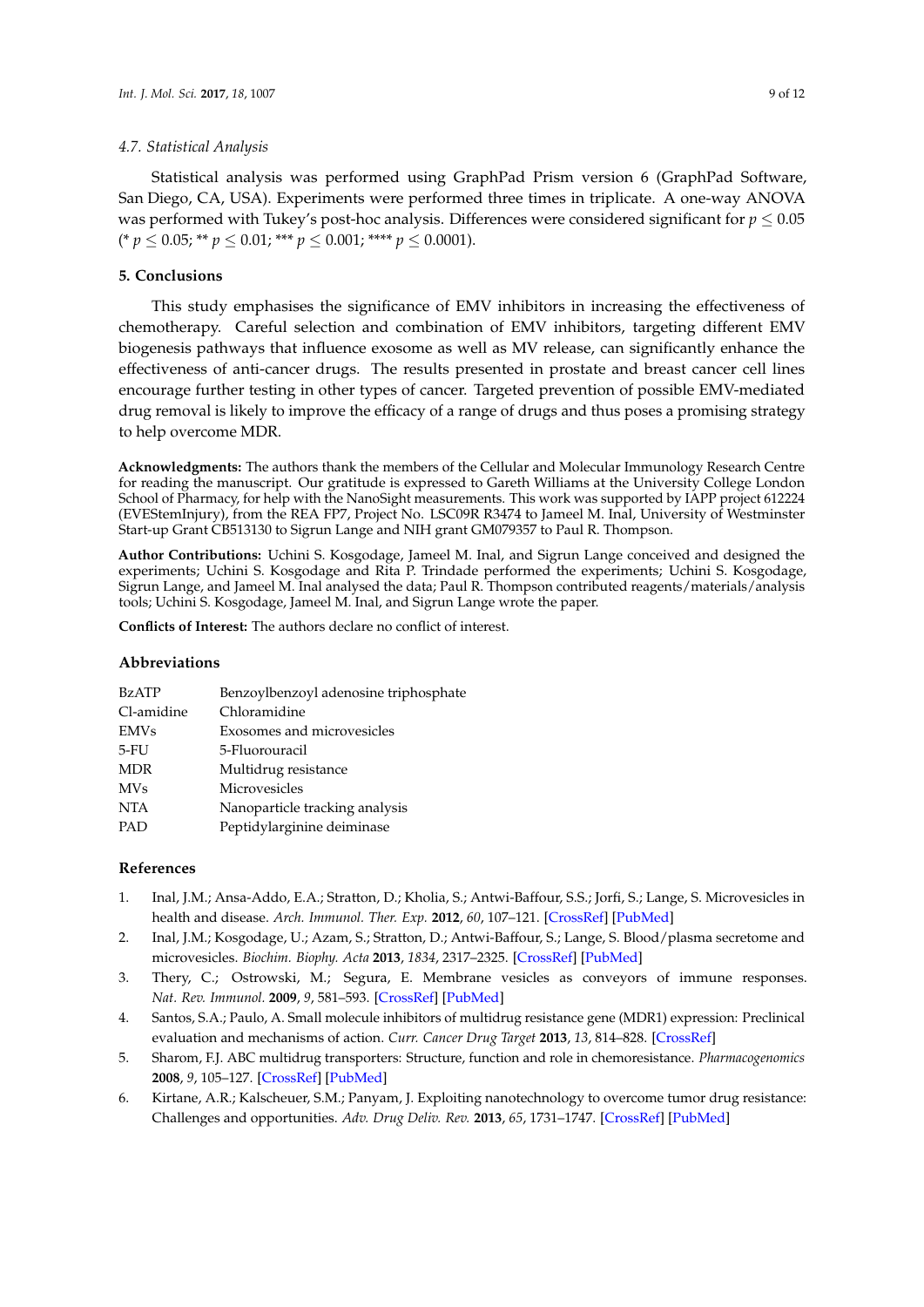- 7. Perez-Tomas, R. Multidrug resistance: Retrospect and prospects in anti-cancer drug treatment. *Curr. Med. Chem.* **2006**, *13*, 1859–1876. [\[CrossRef\]](http://dx.doi.org/10.2174/092986706777585077) [\[PubMed\]](http://www.ncbi.nlm.nih.gov/pubmed/16842198)
- 8. Kathawala, R.J.; Gupta, P.; Ashby, C.R., Jr.; Chen, Z.-S. The modulation of ABC tranporter-mediated multidrug resistance in cancer: A review of the past decade. *Drug Resist. Update* **2015**, *18*, 1–17. [\[CrossRef\]](http://dx.doi.org/10.1016/j.drup.2014.11.002) [\[PubMed\]](http://www.ncbi.nlm.nih.gov/pubmed/25554624)
- 9. Del Conde, I.; Shrimpton, C.N.; Thiagarajan, P.; Lopez, J.A. Tissue-factor-bearing microvesicles arise from lipid rafts and fuse with activated platelets to initiate coagulation. *Blood* **2005**, *106*, 1604–1611. [\[CrossRef\]](http://dx.doi.org/10.1182/blood-2004-03-1095) [\[PubMed\]](http://www.ncbi.nlm.nih.gov/pubmed/15741221)
- 10. Ak, Y.; Demirel, G.; Gulbas, Z. MDR1, MRP1 and LRP expression in patients with untreated acute leukaemia: Correlation with 99mTc-MIBI bone marrow scintigraphy. *Nucl. Med. Commun.* **2007**, *28*, 541–546. [\[CrossRef\]](http://dx.doi.org/10.1097/MNM.0b013e328194f1cd) [\[PubMed\]](http://www.ncbi.nlm.nih.gov/pubmed/17538395)
- 11. Muralidharan-Chari, V.; Clancy, J.W.; Sedgwick, A.; D'Souza-Schorey, C. Microvesicles: Mediators of extracellular communication during cancer progression. *J. Cell Sci.* **2010**, *123*, 1603–1611. [\[CrossRef\]](http://dx.doi.org/10.1242/jcs.064386) [\[PubMed\]](http://www.ncbi.nlm.nih.gov/pubmed/20445011)
- 12. Jorfi, S.; Inal, J.M. The role of microvesicles in cancer progression and drug resistance. *Biochem. Soc. Trans.* **2013**, *41*, 293–298. [\[CrossRef\]](http://dx.doi.org/10.1042/BST20120273) [\[PubMed\]](http://www.ncbi.nlm.nih.gov/pubmed/23356300)
- 13. Jorfi, S.; Ansa-Addo, E.A.; Kholia, S.; Stratton, D.; Valley, S.; Lange, S.; Inal, J. Inhibition of microvesiculation sensitizes prostate cancer cells to chemotherapy and reduces docetaxel dose required to limit tumor growth in vivo. *Sci. Rep.* **2015**, *5*, 13006. [\[CrossRef\]](http://dx.doi.org/10.1038/srep13006) [\[PubMed\]](http://www.ncbi.nlm.nih.gov/pubmed/26302712)
- 14. Tang, K.; Zhang, Y.; Zhang, H.; Pingwei, X.; Jing, L.; Jingwei, M.; Meng, L.; Dapeng, L.; Kaitrai, F.; Guan-Xin, S.; et al. Delivery of chemotherapeutic drugs in tumour cell-derived microparticles. *Nat. Commun.* **2012**, *3*, 1282. [\[CrossRef\]](http://dx.doi.org/10.1038/ncomms2282) [\[PubMed\]](http://www.ncbi.nlm.nih.gov/pubmed/23250412)
- 15. Federici, C.; Petrucci, F.; Caimi, S.; Cesolini, A.; Logozzi, M.; Borghi, M.; D'Llio, S.; Lugini, L.; Violante, N.; Azzarito, T.; et al. Exosome release and low pH belong to a framework of resistance of human melanoma cells to cisplatin. *PLoS ONE* **2014**, *9*, e88193. [\[CrossRef\]](http://dx.doi.org/10.1371/journal.pone.0088193) [\[PubMed\]](http://www.ncbi.nlm.nih.gov/pubmed/24516610)
- 16. Koch, R.; Aung, T.; Vogel, D.; Chapuy, B.; Wenzel, D.; Becker, S.; Sinzig, U.; Venkataramani, V.; von Mach, T.; Jacob, R.; et al. Nuclear trapping through inhibition of exosomal export by indomethacin increased cytostatic efficacy of doxorubicin and pixanthrone. *Clin. Cancer Res.* **2015**, *22*, 395–404. [\[CrossRef\]](http://dx.doi.org/10.1158/1078-0432.CCR-15-0577) [\[PubMed\]](http://www.ncbi.nlm.nih.gov/pubmed/26369630)
- 17. Muralidharn-Chari, V.; Kohan, H.G.; Asimakopoulos, A.G.; Sudha, T.; Sell, S.; Kannan, K.; Boroujerdi, M.; Davis, P.J.; Mousa, S.A. Microvesicle removal of anticancer drugs contributes to drug resistance in human pancreatic cancer cells. *Oncotarget* **2016**, *7*, 50365–50379. [\[CrossRef\]](http://dx.doi.org/10.18632/oncotarget.10395) [\[PubMed\]](http://www.ncbi.nlm.nih.gov/pubmed/27391262)
- 18. Saari, H.; Lazaro-Ibanez, E.; Viitala, T.; Vuorimaa-Laukkanen, E.; Siljander, P.; Yliperttula, M. Microvesicle-and exosome-mediated drug delivery enhances the cytotoxicity of paclitaxel in autologous prostate cancer cells. *J. Control. Release* **2016**, *220*, 727–737. [\[CrossRef\]](http://dx.doi.org/10.1016/j.jconrel.2015.09.031) [\[PubMed\]](http://www.ncbi.nlm.nih.gov/pubmed/26390807)
- 19. Aubertin, K.; Silva, A.K.A.; Luciani, N.; Espinosa, A.; Djemat, A.; Charue, D.; Gallet, F.; Blanc-Brude, O.; Wilhelm, C. Massive release of extracellular vesicles from cancer cells after photodynamic treatment or chemotherapy. *Sci. Rep.* **2016**, *6*, 35376. [\[CrossRef\]](http://dx.doi.org/10.1038/srep35376) [\[PubMed\]](http://www.ncbi.nlm.nih.gov/pubmed/27752092)
- 20. Pascucci, L.; Coccè, V.; Bonomi, A.; Ami, D.; Ceccarelli, P.; Ciusani, E.; Viganò, L.; Locatelli, A.; Siston, F.; Doglia, S.M.; et al. Paclitaxel is incorporated by mesenchymal stem cells and released in exosomes that inhibit in vitro tumor growth: A new approach for drug delivery. *J. Control. Release* **2014**, *192*, 262–270. [\[CrossRef\]](http://dx.doi.org/10.1016/j.jconrel.2014.07.042) [\[PubMed\]](http://www.ncbi.nlm.nih.gov/pubmed/25084218)
- 21. Soekmadji, C.; Nelson, C.C. The Emerging Role of Extracellular Vesicle-Mediated Drug Resistance in Cancers: Implications in Advanced Prostate Cancer. *BioMed Res. Int.* **2015**, *2015*, 454837. [\[CrossRef\]](http://dx.doi.org/10.1155/2015/454837) [\[PubMed\]](http://www.ncbi.nlm.nih.gov/pubmed/26587537)
- 22. MacKenzie, A.; Wilson, H.L.; Kiss-Toth, E.; Dower, S.K.; North, R.A.; Surprenant, A. Rapid secretion of interleukin-1β by microvesicle shedding. *Immunity* **2001**, *15*, 825–835. [\[CrossRef\]](http://dx.doi.org/10.1016/S1074-7613(01)00229-1)
- 23. Smith, I.M.; Hoshi, N. ATP competitive protein kinase C inhibitors demonstrate distinct state-dependent inhibition. *PLoS ONE* **2011**, *6*, e26338. [\[CrossRef\]](http://dx.doi.org/10.1371/journal.pone.0026338) [\[PubMed\]](http://www.ncbi.nlm.nih.gov/pubmed/22043317)
- 24. Bianco, F.; Perrotta, C.; Novellino, L.; Francolini, M.; Riganti, L.; Menna, E.; Saglietti, L.; Schuchman, E.H.; Furlan, R.; Clementi, E.; et al. Acid sphingomyelinase activity triggers microparticle release from glial cells. *EMBO J.* **2009**, *28*, 1043–1054. [\[CrossRef\]](http://dx.doi.org/10.1038/emboj.2009.45) [\[PubMed\]](http://www.ncbi.nlm.nih.gov/pubmed/19300439)
- 25. El-Assaad, F.; Wheway, J.; Hunt, N.H.; Grau, G.E.; Combes, V. Production, fate and pathogenicity of plasma microparticles in murine cerebral malaria. *PLoS Pathog.* **2014**, *10*, e1003839. [\[CrossRef\]](http://dx.doi.org/10.1371/journal.ppat.1003839) [\[PubMed\]](http://www.ncbi.nlm.nih.gov/pubmed/24651155)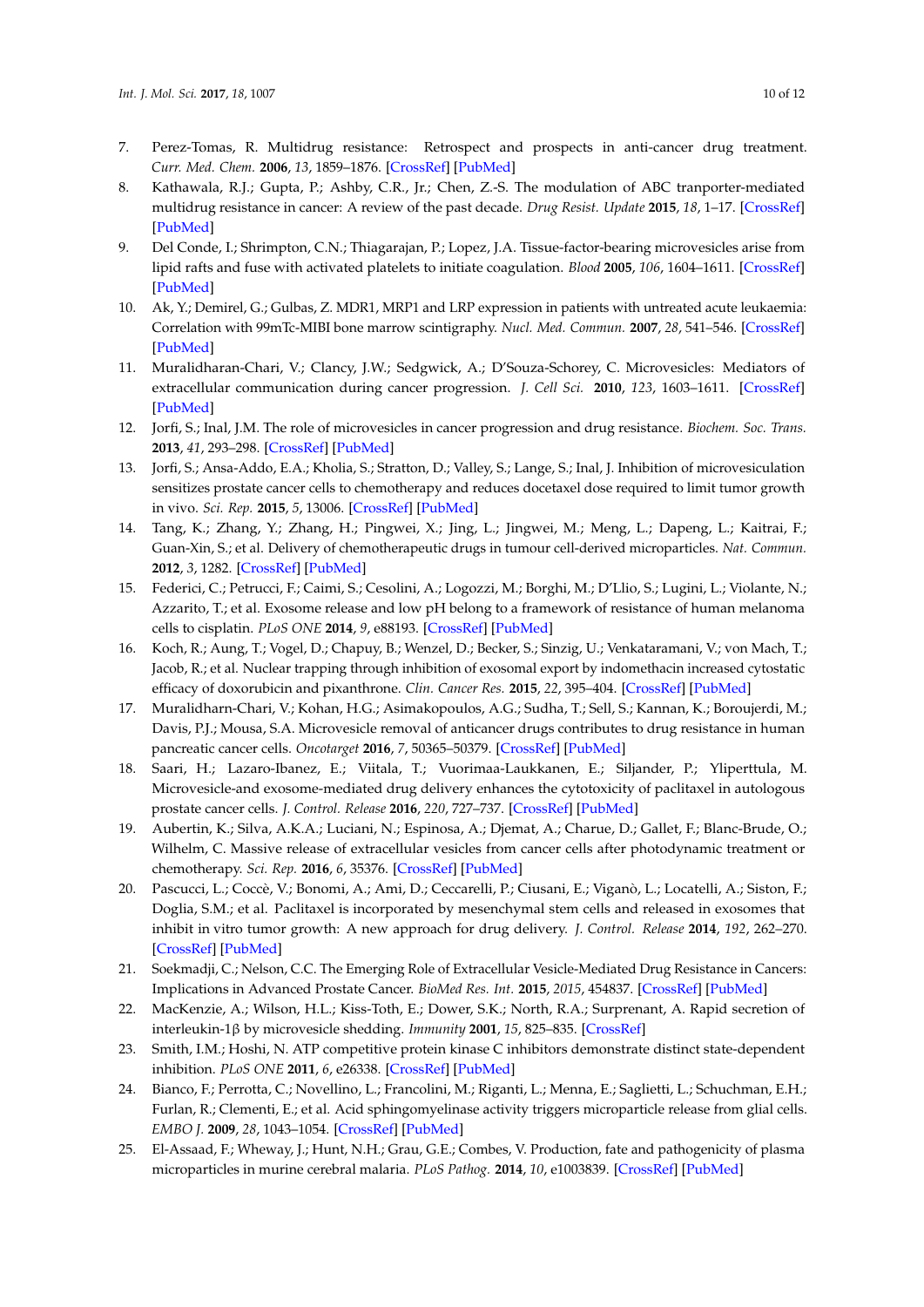- 26. Nieland, T.J.; Chroni, A.; Fitzgerald, M.L.; Maliga, Z.; Zannis, V.I.; Kirchhausen, T.; Krieger, M. Cross-inhibition of SR-BI- and ABCA1-mediated cholesterol transport by the small molecules BLT-4 and glyburide. *J. Lipid Res.* **2004**, *45*, 1256–1265. [\[CrossRef\]](http://dx.doi.org/10.1194/jlr.M300358-JLR200) [\[PubMed\]](http://www.ncbi.nlm.nih.gov/pubmed/15102890)
- 27. Combes, V.; Coltel, N.; Alibert, M.; van Eck, M.; Raymond, C.; Juhan-Vague, I.; Grau, G.E.; Chimini, G. ABCA1 gene deletion protects against cerebral malaria: Potential pathogenic role of microparticles in neuropathology. *Am. J. Pathol.* **2005**, *166*, 295–302. [\[CrossRef\]](http://dx.doi.org/10.1016/S0002-9440(10)62253-5)
- 28. Penet, M.F.; Abou-Hamdan, M.; Coltel, N.; Cornille, E.; Grau, G.E.; de Reggi, M.; Gharib, B. Protection against cerebral malaria by the low-molecular-weight thiol pantethine. *Proc. Natl. Acad. Sci. USA* **2008**, *105*, 1321–1326. [\[CrossRef\]](http://dx.doi.org/10.1073/pnas.0706867105) [\[PubMed\]](http://www.ncbi.nlm.nih.gov/pubmed/18195363)
- 29. Kavian, N.; Marut, W.; Servettaz, A.; Nicco, C.; Chereau, C.; Lemarechal, H.; Guilpain, P.; Chimini, G.; Galland, F.; Weill, B.; et al. Pantethine Prevents Murine Systemic Sclerosis Through the Inhibition of Microparticle Shedding. *Arthritis Rheumatol.* **2015**, *67*, 1881–1890. [\[CrossRef\]](http://dx.doi.org/10.1002/art.39121) [\[PubMed\]](http://www.ncbi.nlm.nih.gov/pubmed/25776044)
- 30. Li, B.; Antonyak, M.A.; Zhang, J.; Cerione, R.A. RhoA triggers a specific signaling pathway that generates transforming microvesicles in cancer cells. *Oncogene* **2012**, *31*, 4740–4749. [\[CrossRef\]](http://dx.doi.org/10.1038/onc.2011.636) [\[PubMed\]](http://www.ncbi.nlm.nih.gov/pubmed/22266864)
- 31. Stratton, D.; Moore, C.; Zheng, L.; Lange, S.; Inal, J. Prostate cancer cells stimulated by calcium-mediated activation of protein kinase C undergo a refractory period before re-releasing calcium-bearing microvesicles. *Biochem. Biophys. Res. Commun.* **2015**, *460*, 511–517. [\[CrossRef\]](http://dx.doi.org/10.1016/j.bbrc.2015.03.061) [\[PubMed\]](http://www.ncbi.nlm.nih.gov/pubmed/25797625)
- 32. Abid Hussein, M.N.; Boing, A.N.; Sturk, A.; Hau, C.M.; Nieuwland, R. Inhibition of microparticle release triggers endothelial cell apoptosis and detachment. *Thrombosis Haemost.* **2007**, *98*, 1096–1107. [\[CrossRef\]](http://dx.doi.org/10.1160/TH05-04-0231)
- 33. Miyoshi, H.; Umeshita, K.; Sakon, M.; Imajoh-Ohmi, S.; Fujitani, K.; Gotoh, M.; Oiki, E.; Kambayashi, J.; Monden, M. Calpain activation in plasma membrane bleb formation during *tert*-butyl hydroperoxide-induced rat hepatocyte injury. *Gastroenterology* **1996**, *110*, 1897–1904. [\[CrossRef\]](http://dx.doi.org/10.1053/gast.1996.v110.pm8964416) [\[PubMed\]](http://www.ncbi.nlm.nih.gov/pubmed/8964416)
- 34. Yano, Y.; Shiba, E.; Kambayashi, J.; Sakon, M.; Kawasaki, T.; Fujitani, K.; Kang, J.; Mori, T. The effects of calpeptin (a calpain specific inhibitor) on agonist induced microparticle formation from the platelet plasma membrane. *Thrombosis Res.* **1993**, *71*, 385–396. [\[CrossRef\]](http://dx.doi.org/10.1016/0049-3848(93)90163-I)
- 35. Gara, R.K.; Srivastava, V.K.; Duggal, S.; Bagga, J.K.; Bhatt, M.; Sanyal, S.; Mishra, D.P. Shikonin selectively induces apoptosis in human prostate cancer cells through the endoplasmic reticulum stress and mitochondrial apoptotic pathway. *J. Biomed. Sci.* **2015**, *22*, 26. [\[CrossRef\]](http://dx.doi.org/10.1186/s12929-015-0127-1) [\[PubMed\]](http://www.ncbi.nlm.nih.gov/pubmed/25879420)
- 36. Atanassoff, A.P.; Wolfmeier, H.; Schoenauer, R.; Hostettler, A.; Ring, A.; Draeger, A.; Babiychuk, E.B. Microvesicle shedding and lysosomal repair fulfill divergent cellular needs during the repair of streptolysin O-induced plasmalemmal damage. *PLoS ONE* **2014**, *9*, e89743. [\[CrossRef\]](http://dx.doi.org/10.1371/journal.pone.0089743) [\[PubMed\]](http://www.ncbi.nlm.nih.gov/pubmed/24587004)
- 37. Kholia, S.; Jorfi, S.; Thompson, P.R.; Causey, C.P.; Nicholas, A.P.; Inal, J.M.; Lange, S. A novel role for peptidylarginine deiminases in microvesicle release reveals therapeutic potential of PAD inhibition in sensitizing prostate cancer cells to chemotherapy. *J. Extracell. Vesicles* **2015**, *4*, 26192. [\[CrossRef\]](http://dx.doi.org/10.3402/jev.v4.26192) [\[PubMed\]](http://www.ncbi.nlm.nih.gov/pubmed/26095379)
- 38. Lange, S.; Kholia, S.; Kosgodage, U.; Inal, J.M. Treatment of Prostate Cancer Using Deimination Antagonists and Microvesicle Technology. In *Protein Deimination in Human Health and Disease*; Bhattacharya, S., Nicholas, A., Eds.; Springer: Berlin, Germany, 2016; Volume 2.
- 39. Tajika, Y.; Matsuzaki, T.; Suzuki, T.; Ablimit, A.; Aoki, T.; Hagiwara, H.; Kuwahara, M.; Sasaki, S.; Takata, K. Differential regulation of AQP2 trafficking in endosomes by microtubules and actin filaments. *Histochem. Cell Biol.* **2005**, *124*, 1–12. [\[CrossRef\]](http://dx.doi.org/10.1007/s00418-005-0010-3) [\[PubMed\]](http://www.ncbi.nlm.nih.gov/pubmed/16049696)
- 40. Khan, S.; Jutzy, J.M.; Aspe, J.R.; McGregor, D.W.; Neidigh, J.W.; Wall, N.R. Survivin is released from cancer cells via exosomes. *Apoptosis* **2011**, *16*, 1–12. [\[CrossRef\]](http://dx.doi.org/10.1007/s10495-010-0534-4) [\[PubMed\]](http://www.ncbi.nlm.nih.gov/pubmed/20717727)
- 41. Dutta, D.; Donaldson, J.G. Search for inhibitors of endocytosis: Intended specificity and unintended consequences. *Cell. Logist.* **2012**, *2*, 203–208. [\[CrossRef\]](http://dx.doi.org/10.4161/cl.23967) [\[PubMed\]](http://www.ncbi.nlm.nih.gov/pubmed/23538558)
- 42. Pajak, B.; Orzechowska, S.; Gajkowska, B.; Orzechowski, A. Bisindolylmaleimides in anti-cancer therapy—More than PKC inhibitors. *Adv. Med. Sci.* **2008**, *53*, 21–31. [\[CrossRef\]](http://dx.doi.org/10.2478/v10039-008-0028-6) [\[PubMed\]](http://www.ncbi.nlm.nih.gov/pubmed/18635421)
- 43. Kuzel, T.M.; Tallman, M.S.; Shevrin, D.; Braud, E.; Kilton, I.; Johnson, P.; Kozlowski, J.; Vogelzang, N.J.; Blough, R.; Benson, A.B., 3rd. A phase II study of continuous infusion 5-fluorouracil in advanced hormone refractory prostate cancer. An Illinois Cancer Center Study. *Cancer* **1993**, *72*, 1965–1968. [\[CrossRef\]](http://dx.doi.org/10.1002/1097-0142(19930915)72:6<1965::AID-CNCR2820720629>3.0.CO;2-X)